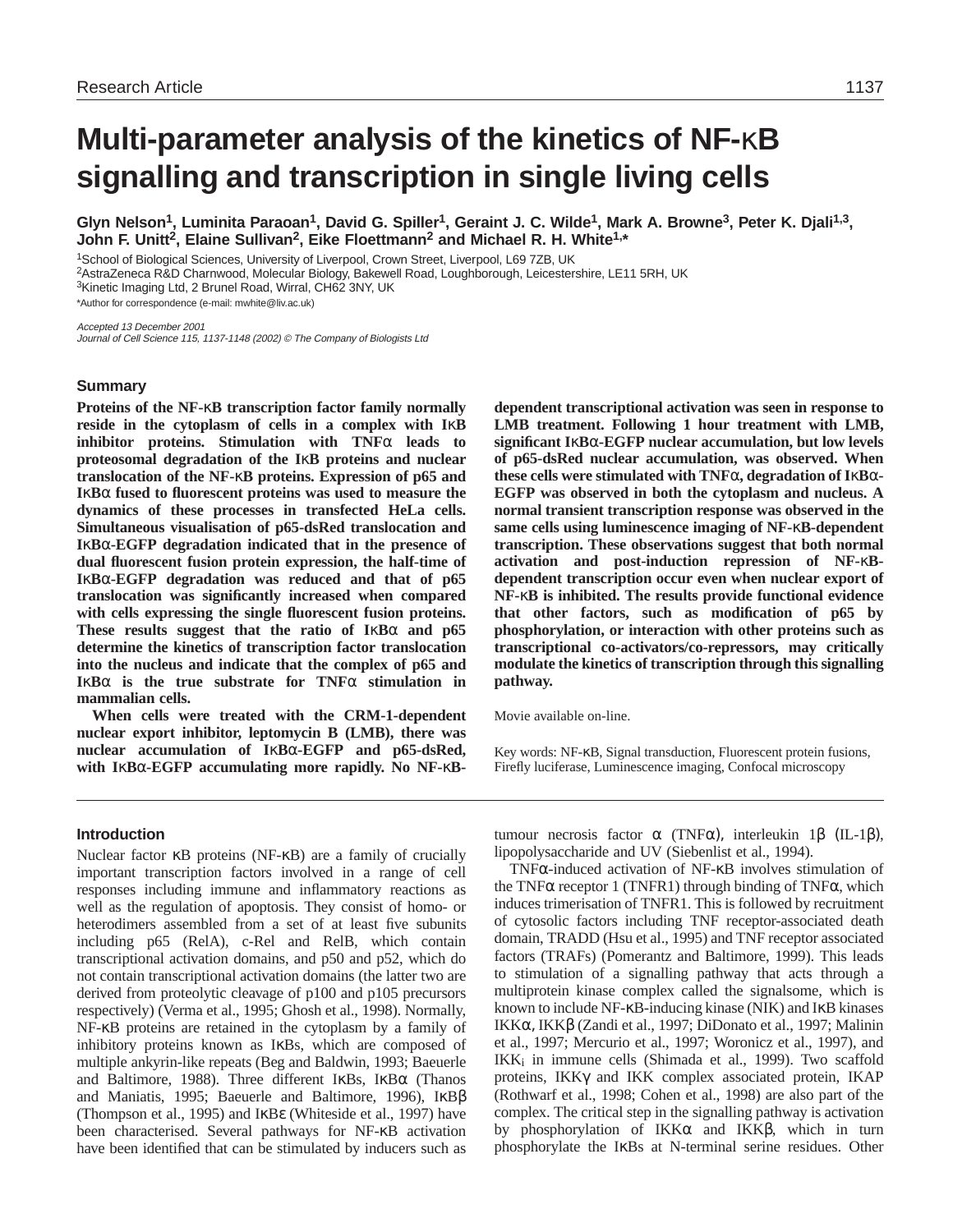cellular signals, such as that from p53 activation (Ryan et al., 2000), activate NF-κB through IKK phosphorylation via a different cellular signalling pathway involving Raf1, MEKK1 and p90RSK (Ghoda et al., 1997). Phosphorylated IκB proteins



are ubiquitinated by β-TR-CP variants (Spencer et al., 1999) leading to their degradation by the 26S proteasome (Yaron et al., 1998; Coux and Goldberg, 1998). Following phosphorylation and degradation of the IκB proteins, the NF-κB is released and its nuclear localisation sequence (NLS) becomes unmasked, allowing the translocation of the NF-κB to the nucleus. It has previously been suggested from studies in insect cells that the NF-κB-IκB complex is the preferential substrate for phosphorylation and degradation of the IκB by the IKKs, and that free IκB alone is less efficiently phosphorylated (Zandi et al., 1998). This would suggest that IκB bound to NF-κB would be preferentially degraded, and that free IKB would be less efficiently degraded when the IKKs are activated. In the nucleus, the NF-κB binds to a set of related binding sites in the promoters of target genes. Each different NF-κB complex has slightly different affinities for each specific DNA binding sequence (reviewed by Zandi and Karin, 1999). One of the genes that is activated by NF- $\kappa$ B is the gene encoding I $\kappa$ B $\alpha$ . It is thought that newly synthesised IκΒα enters the nucleus and binds to NF-κB. The complex is then relocated to the cytoplasm by CRM1 dependent nuclear export (Arenzana-Seisdedos et al., 1995; Rodriquez et al., 1999).

Although a great deal has been learned about the individual parts of the biochemistry of this signalling pathway, it is still unclear what factors control the speed and longevity of the transcriptional response. To address this, non-invasive tools are required to measure the different stages of the signalling pathway in real-time in living cells. Recently, a number of studies have used fluorescent proteins to report on the localisation and dynamics of NF-κB signalling. GFP-p105 was shown to translocate to the nucleus in approximately 20 minutes after treatment with TNFα or hydrogen peroxide (Tenjinbaru et al., 1999). The expression of a fusion protein between  $I\kappa B\alpha$  and EGFP (Li et al., 1999) also demonstrated rapid degradation of the IκΒα-EGFP signal in response to NF-κB activating agents such as  $TNF\alpha$  and the phorbol ester polymyristate acetate. The use of dual fluorescent protein fusions between p65 and IκBα and different coloured GFP proteins allowed the analysis of the biophysical basis of the interaction between these proteins using fluorescent resonance energy transfer (FRET) (Schmid et al., 2000). To investigate the kinetics of these processes in living cells, Carlotti and colleagues first used a p65-EGFP fusion construct to show that in response to IL-1β stimulation, the kinetics of the response were sensitive to p65-EGFP levels of expression. The levels of p65-EGFP were also critical for the

**Fig. 1.** Nuclear accumulation of p65-EGFP in response to TNFα stimulation. (A) Time series images of p65-EGFP fluorescence at stated times (in minutes) after addition of TNFα. Inhibition of translocation was observed in cells treated with 18 µM SN50 for 15 minutes prior to addition of TNFα. (B) Quantification of p65-EGFP translocation in response to TNFα. Mean nuclear and cytoplasmic fluorescent intensities were determined for fluorescent cells at each time point and plotted as a ratio relevant to the initial ratio at  $t=0$ minutes. Translocation is shown in the absence of inhibitor or in the presence of 18 µM SN50, 18 µM SN50M or 12.5 mM Bay11-7082. Confocal microscopy was carried out in cells transfected with p65- EGFP 24 hours prior to their use. Cells were treated with appropriate inhibitor for 15 or 30 minutes (see text) prior to stimulation with 10 ng/ml TNFα at *t*=0 minutes. Results show mean values±s.d.(*n*-1) from two experiments with at least six cells per experiment plotted for each treatment.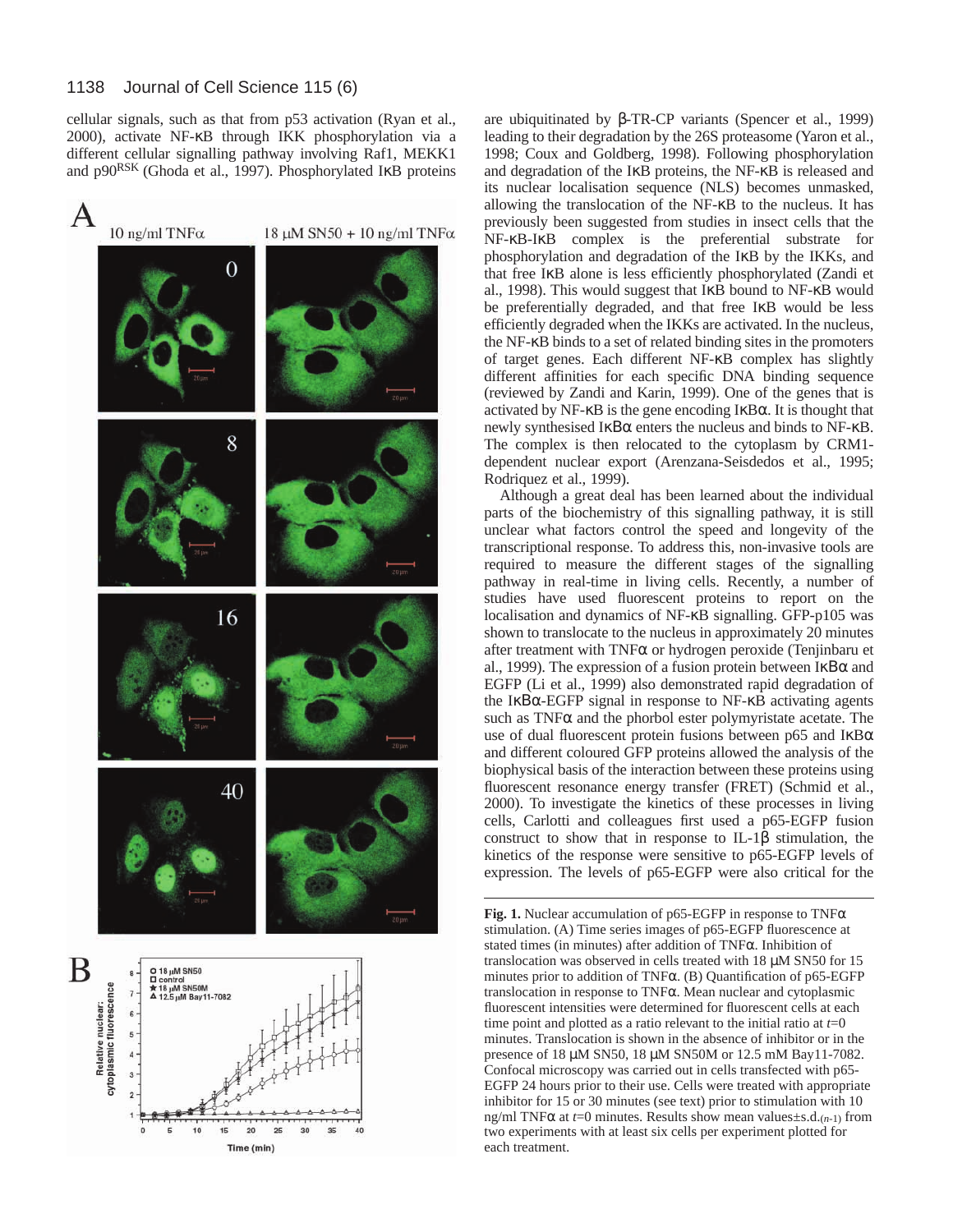



**Fig. 2.** Degradation of IκBα-EGFP in response to TNFα stimulation. (A) Time series images of IκBα-EGFP fluorescence at stated times (in minutes) after addition of TNFα. The degradation was prevented in cells treated with 12.5 µM Bay11-7082 for 30 minutes prior to addition of TNFα. (B) Degradation of IκBα-EGFP in response to TNFα. Mean cellular fluorescence intensities were determined for fluorescent cells at each time point and plotted as a percentage of the fluorescence values at *t*=0 minutes. Confocal microscopy was carried out in cells transfected with IκBα-EGFP 24 hours prior to their use. Cells were treated with appropriate inhibitor for 15 minutes (for SN50 and SN50M) or 30 minutes (for Bay11-7082) prior to stimulation with 10 ng/ml TNF $\alpha$  at  $t=0$  minutes. Results show mean values $\pm$ s.d. $(n-1)$ from two experiments with at least six cells per experiment plotted for each treatment.

NF-κB-derived anti-apoptotic effect (Carlotti et al., 1999). In a further study they used fluorescent fusion proteins with both p65 and  $I \kappa B\alpha$  to confirm the previous suggestion that these proteins undergo dynamic shuttling between the nucleus and cytoplasm, which is associated with dissociation of the transcription factor and the inhibitor within the cytoplasm (Carlotti et al., 2000).

In the present study, we have applied fluorescence imaging of p65 and IκBα together with luminescence imaging of NF-κBdependent transcription to study the real-time kinetics of the processes underlying NF-κB-regulated transcription in living cells. We have used green fluorescent protein and red fluorescent protein (dsRed) (Matz et al., 1999) chimeras of IκBα and p65 together with firefly luciferase as a reporter gene to investigate the timing of IκBα degradation, p65 translocation and NF-κBdependent transcriptional activation in single living cells. Studies of the kinetics of p65 translocation and IκBα degradation in single or dual-transfected cells provided functional kinetic data to support the hypothesis that degradation of  $I$ κ $B\alpha$  in the cytoplasm (or its targeting for degradation) occurs preferentially when the IκBα is bound to NF-κB. Moreover, we show that the timing of the translocation of p65 into the nucleus, in response to TNFα stimulation, is critically dependent on the ratios of these proteins. We show that LMB inhibition of nuclear export leads to rapid nuclear accumulation of  $I$ <sub>KB $\alpha$ </sub> and slower nuclear accumulation of p65. Treatment of cells with  $TNF\alpha$  1 hour after LMB addition gives rise to rapid and stable nuclear

accumulation of p65 and normal transient TNFα-activationdependent kinetics of NF-κB-dependent transcription. These results suggest that nuclear localisation of p65 is not itself sufficient for stable NF-κB-dependent transcription and that a further factor other than IκB concentration in the nucleus may be required for the inhibition of NF-κB-dependent transcription.

#### **Materials and Methods**

#### **Materials**

Human recombinant TNFα and the inhibitors SN50, SN50M and Bay11-7082 were supplied by Calbiochem (UK). Tissue culture medium was supplied by Gibco Life Technologies (UK) and fetal calf serum from Harlan Seralab (UK). All other chemicals were supplied by Sigma (UK) unless stated otherwise.

#### Plasmids

All plasmids were propagated using *E. coli* DH5α and purified using Qiagen Maxiprep kits (Qiagen, UK). pNF-κB-Luc (Stratagene, UK) contains five repeats of an NF-κB-sensitive enhancer element upstream of the TATA box, controlling expression of luciferase. p65-EGFP contains a 1.6 kb p65 cDNA cloned into the *Hin*dIII-*Bam*HI site of pEGFP-N1 (kindly donated by M. Rowe, UWCM, Cardiff). This expresses a C-terminal p65-EGFP fusion protein under the control of the human CMV immediate early (hCMV-IE) promoter. pIκBα-EGFP (Clontech, UK) contains a fusion of  $I \kappa B\alpha$  to EGFP under the control of the hCMV-IE promoter. p65-dsRed was produced by inserting a 1.6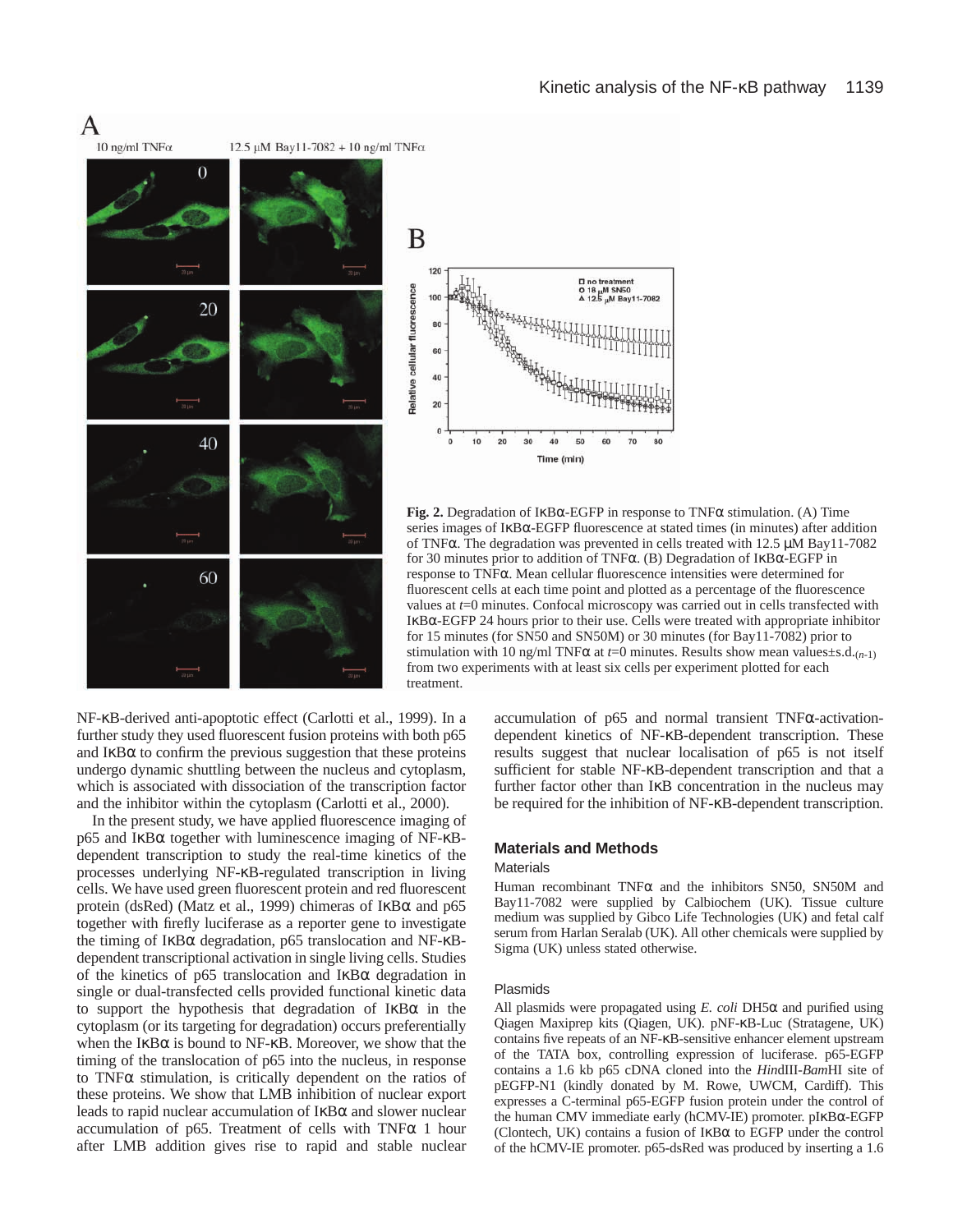kb p65 *Hin*dIII-*Bam*HI fragment from p65-EGFP into the respective sites in the multiple cloning site of pdsRed1-N1 (Clontech), producing an in-frame C-terminal fusion of p65 to dsRed under the control of the hCMV-IE promoter.

#### Cell culture and transfection

HeLa Cells (ECACC No. 93021013) were grown in Minimal Essential Medium with Earle's salts, plus 10% fetal calf serum, and 1% nonessential amino acids at 37°C, 5% CO2. For confocal microscopy and fluorescence microscopy, cells were plated on 35 mm Mattek dishes (Mattek, USA) at  $2.4\times10^4$  cells per plate in 2 ml medium. After 24 hours, cells were transfected with appropriate plasmid(s) using Fugene 6 (Boehringer Mannheim/Roche, Germany) following the manufacturer's recommendations. The optimised ratio of DNA:Fugene 6 used for such transfections was 1 µg DNA with 2 µl Fugene 6. This DNA concentration was maintained for single and dual transfections with fluorescent protein expression vectors (i.e. 0.5 µg of each plasmid). For triple transfections with two fluorescent protein expression vectors and the NF-κB-Luc reporter vector, 0.1 µg of each fluorescent protein expression vector was used together with 0.8 µg of the NF-κB-Luc expression vector DNA.

For microtitre plate-based luminescence assays of luciferase expression from the pNF- $\kappa$ B-Luc reporter plasmid,  $1.4\times10^4$  cells were seeded in 1 ml of medium into each well of a 24-well plate (Falcon, Becton Dickinson, USA) and grown for 24 hours prior to transfection. Cells were transfected for 24 hours using Fugene 6, at an optimised ratio of 0.5 µg pNF-κB-Luc to 1 µl Fugene 6 per well.

#### Fluorescence microscopy

Confocal microscopy was carried out on transfected cells in Mattek dishes in a humidified  $CO_2$  incubator (at 37°C, 5%  $CO_2$ ) using a Zeiss LSM510 with a 40× phase contrast oil immersion objective (numerical aperture=1.3). Excitation of EGFP was performed using an Argon ion laser at 488 nm. Emitted light was reflected through a 505-550 nm bandpass filter from a 540 nm dichroic mirror. dsRed fluorescence was excited using a green Helium Neon laser (543 nm) and detected through a 570 nm long-pass filter. Data capture and extraction was carried out with LSM510 version 2.1 software (Zeiss, Germany). For p65-EGFP and p65-dsRed fusion proteins, mean fluorescence intensities were calculated for each time point for both nuclei and cytoplasm. Nuclear:cytoplasmic fluorescence intensity ratios were determined relative to the initial ratio at *t*=0 minutes. For IκBα-EGFP fusion proteins, mean cellular fluorescence intensities were calculated at each time point per cell, and fluorescence intensity relative to starting fluorescence was determined for each cell.

Widefield fluorescence microscopy (Fig. 5A) was carried out on a Zeiss Axiovert S100 TV microscope under the same conditions as described for confocal microscopy, except that fluorescence excitation was carried out using a monochromator (Kinetic Imaging, UK) at 558 nm (±2 nm) for dsRed. Fluorescence emission was captured through a Texas Red filter block using a Hamamatsu C4742-98 CCD camera (Hamamatsu, Japan). Data acquisition and analysis were carried out with AQM2000 software (Kinetic Imaging). Analysis involved determination of mean fluorescence intensities for each nucleus and cytoplasm at each time point.

#### Microplate luminescence assays of living cells

For microtitre-plate-based living cell luciferase assays, 1 mM luciferin was added to the medium 12 hours after addition of transfection reagent. Luminescence was assayed a further 12 hours after luciferin addition to the cells. Measurements of luminescence from 24-well plates were performed using a Lumistar luminometer (BMG Labtechnologies, UK), using an integration time of 10 seconds per well per time point. In between successive time points the microtitre plates were replaced in a tissue culture incubator at 37°C, 5% CO2.

#### Combined fluorescence and luminescence microscopy

For triple-parameter imaging, the cells were transfected as described above with 0.1 µg of each fluorescent protein expression vector and 0.8 µg of NF-κB-Luc reporter vector. Twenty-four hours later, firefly luciferin (Biosynth, Switzerland) was added to the medium to a final concentration of 0.5 mM. Cells were used after a minimum luciferin incubation of 4 hours. Confocal microscopy was performed as described above for LMB treatment and 40 minutes of TNFα incubation. The confocal microscope was then switched off to allow luminescence imaging.

Luminescence imaging was carried out using a Hamamatsu 4880-65 liquid nitrogen cooled CCD camera attached to the top port of the confocal microscope. AQM2000 software was used for image acquisition and analysis. Images were acquired using 30 minute integration times. Successive luminescence images and control blank images were used to automatically remove dark noise and noise from random cosmic events. For dual confocal and luminescence microscopy, the same cells were identified from bright field images.

#### Treatment of cells with  $TNF\alpha$ , inhibitors and leptomycin B

Treatment of cells with TNF $\alpha$  (10 ng/ml final concentration) was carried out immediately before microscopy by replacing one tenth of the medium volume in the dish with the appropriate solution. Inhibitors were added prior to TNFα treatment in the same manner. Each experiment was carried out at least twice with at least four cells obtained per replicate. Leptomycin B (Sigma, UK) was dissolved in methanol and added to a final concentration of 10 ng/ml (18 nM).

### **Results**

#### Visualisation of TNFα-induced NF-κB signalling

To visualise the single parameter translocation of NF-κB from the cytosol to the nucleus, we used a fusion between p65 and EGFP and studied its localisation in transfected HeLa cells by confocal microscopy. In unstimulated cells expressing low levels of p65-EGFP, cytoplasmically located p65-EGFP fluorescence was observed (Fig. 1A). In agreement with previous studies of a similar fusion protein (Carlotti et al., 1999) we found that expression of low levels of the fusion protein were capable of regulating NF-κB-dependent transcription, but did not lead to inappropriately high basal levels of transcriptional activity, or aberrant nuclear localisation of the fluorescent protein (data not shown). Following the addition of 10 ng/ml TNF $\alpha$  to the medium of the transfected cells, nuclear fluorescence began to increase approximately 11 minutes later, followed by a rapid rate of translocation for approximately 30 minutes. Virtually all cellular fluorescence was located in the nucleus after 40 minutes (Fig. 1A). Quantitative analysis of these data showed that translocation occurred with a half-time,  $t_{1/2}$ , of  $19\pm2.9$  minutes (*n=*12; Fig. 1B). These observations are in general agreement with those made previously for the endogenous protein (Ding et al., 1998), a p105-GFP fusion protein (Tenjinbaru et al., 1999) and a similar p65-EGFP fusion protein (Carlotti et al., 1999; Carlotti et al., 2000).

To confirm the functional significance of these observations, the effects of the Bay11-7082 and SN50 inhibitors on translocation of the p65-EGFP fusion protein were investigated using concentrations previously shown to significantly inhibit TNFα-induced expression from an NF-κB-Luc expression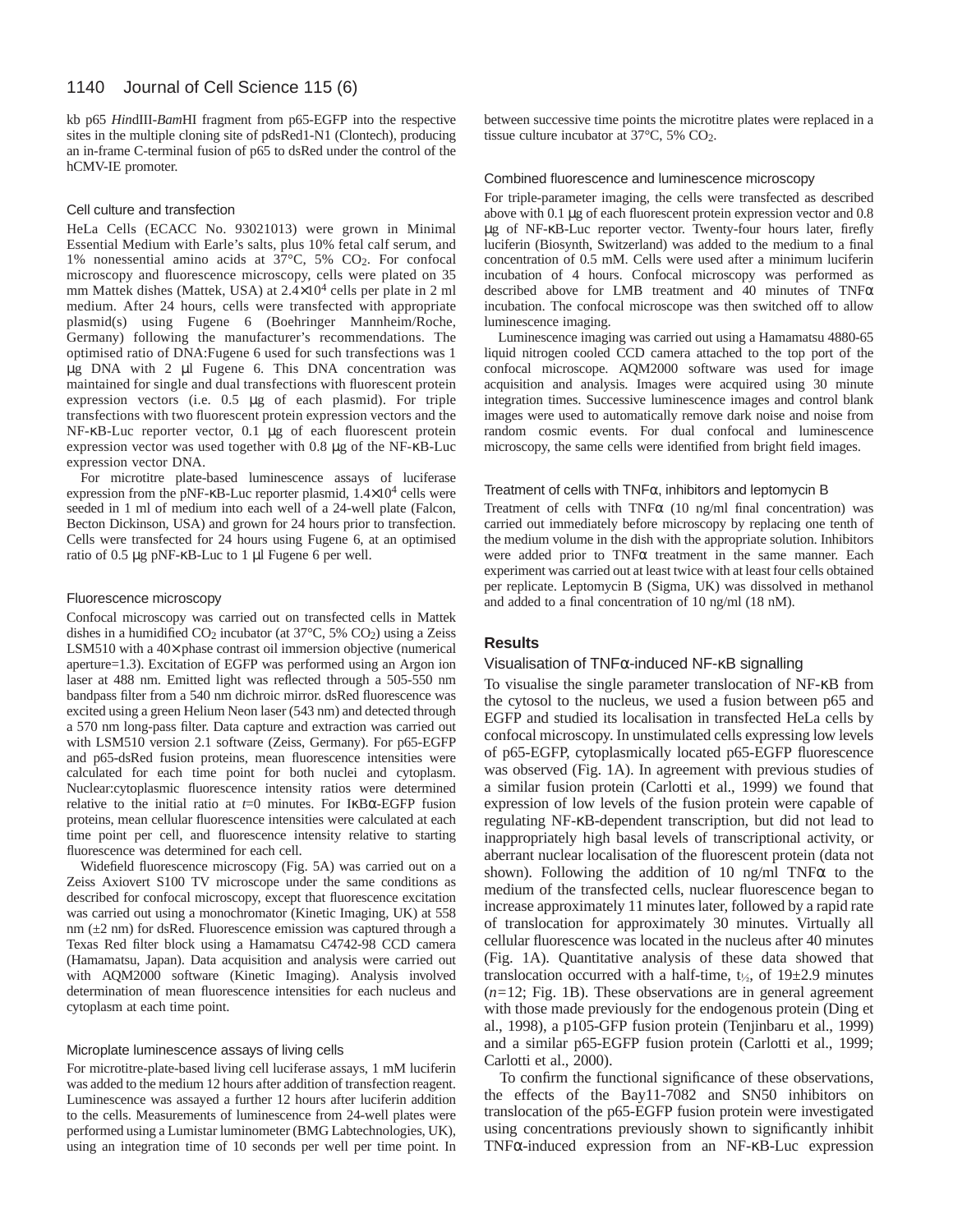vector (data not shown). The cell-permeable peptide SN50 contains the sequence of the NLS of NF-κB and thus competitively inhibits NF-κB nuclear translocation (Lin et al., 1995). Bay11-7082 irreversibly inhibits TNFα-induced phosphorylation of IκBα (Pierce et al., 1997), thereby preventing the subsequent ubiquitin-mediated IκBα degradation. No visible effects of inhibitor addition prior to stimulation with TNFα were observed (data not shown). Preincubation of cells with 18  $\mu$ M SN50 for 15 minutes prior to stimulation with TNF $\alpha$ gave rise to partial inhibition (approximately 50%) of nuclear translocation of p65-EGFP (Fig. 1), indicating that import of the fusion protein p65-EGFP is effected by the NLS-mediated import pathway. The related control peptide, SN50M, which has two amino acid substitutions in the NLS relative to SN50, showed a slight inhibitory affect on p65-EGFP translocation (Fig. 1B). An ANOVA analysis of these data showed that after 40 minutes of TNFα treatment, both the control and SN50M treated cells were significantly different from SN50, but not from one another ( $P=0.006$ ). Cells treated with 12.5  $\mu$ M Bay11-7082 30 minutes prior to stimulation with TNFα also showed very significant inhibition of p65-EGFP translocation, indicating that  $p65-EGFP$  is bound to I $κBα$  and held in the cytoplasm, only to be released upon phosphorylation of IκBα. Thus, the fusion protein p65-EGFP appears to possess the functional characteristics of an NF-κB protein.

To observe the kinetics of IκB degradation following TNFα treatment, HeLa cells were transiently transfected with an IκBα-EGFP fusion protein. Cells expressing the IκBα-EGFP fusion protein showed mainly cytoplasmic fluorescence 24 hours post transfection (Fig. 2A). A rapid decay in fluorescence was observed upon stimulation with TNFα. The half-time of degradation of this protein was determined by quantitative fluorescence analysis to be  $26.7\pm2.8$  minutes ( $n=14$ ; Fig. 2B). The degradation of the IκBα-EGFP fusion protein following TNF $\alpha$  stimulation was inhibited by treatment with 12.5  $\mu$ M Bay11-7082 (Fig. 2A,B), but not with 18 µM SN50 (Fig. 2B). This observation confirms that the inhibitory action of SN50 on the translocation of p65 (Fig. 1) is downstream of  $I \kappa B\alpha$ phosphorylation. The inhibitory effect of Bay11-7082 (the inhibitor of  $I$ κ $B\alpha$  phosphorylation), but not SN50 (the inhibitor of p65 translocation), supports the hypothesis that the observed fluorescence decrease is due to TNFα-induced degradation of the IκΒα-EGFP fusion protein via phosphorylation of IκBα.

## Increased expression of p65-dsRed enhances the rate of degradation of  $I \kappa B \alpha$ -EGFP following TNF $\alpha$  treatment

We investigated whether extended kinetics of  $I$ <sub>KB $\alpha$ </sub> degradation following IκBα-EGFP overexpression could be modulated by increased levels of p65 expression. To test this hypothesis, we constructed a fusion protein between the red fluorescent protein, dsRed and p65. This allowed independent measurement of p65 dsRed translocation and IκBα-EGFP degradation as well as quantitative measurement of the starting levels of expression of both fusion proteins in each cell. Addition of  $TNF\alpha$  to the cells produced the expected overall response from both fusion proteins, indicating that the two processes could be independently measured in the same cell (Figs 3, 4). In dual transfected cells expressing IκBα-EGFP and p65-dsRed, IκBα-EGFP degradation reached 50% of the initial cellular fluorescence in 13.5±1.7 minutes (*n*=9; Fig. 3A). This was



**Fig. 3.** Combined imaging of p65-dsRed localisation and IκBα-EGFP degradation following TNFα stimulation of dual-transfected cells. (A) Quantification of IκBα-EGFP degradation in dualtransfected cells also expressing either p65-dsRed or the control expression vector pdsRedN1. IκBα-EGFP fluorescence was determined as described in Fig. 2. (B) Quantification of translocation of p65-dsRed in dual-transfected cells also expressing either IκBα-EGFP or the control EGFP-N1. The nuclear:cytoplasmic ratio of p65-dsRed fluorescence was determined as described in Fig. 1. Results show mean values $\pm$ s.d. $(n-1)$  from two experiments, using at least four cells from each experiment.

significantly shorter than the  $t_{\frac{1}{2}}$  for IKB $\alpha$ -EGFP degradation in single transfected cells (see above) and in dual transfected cells expressing IkB $\alpha$ -EGFP and control dsRed protein (t $\frac{1}{2}$ =18.2±2.2 minutes, *n*=12; Fig. 3A). The rate of IκBα-EGFP degradation in dual transfectants with p65-dsRed therefore more closely resembled the rate of native IκBα degradation in untransfected cells (Sun et al., 1993). The observation that the rate of  $I\kappa B\alpha$ degradation is accelerated in the presence of p65-dsRed fusion protein provides the first functional evidence from mammalian cells to support the hypothesis originally proposed following work in insect cells (Zandi et al., 1998) that IKK can efficiently phosphorylate only NF-κB-IκB dimers, as opposed to unbound IκB.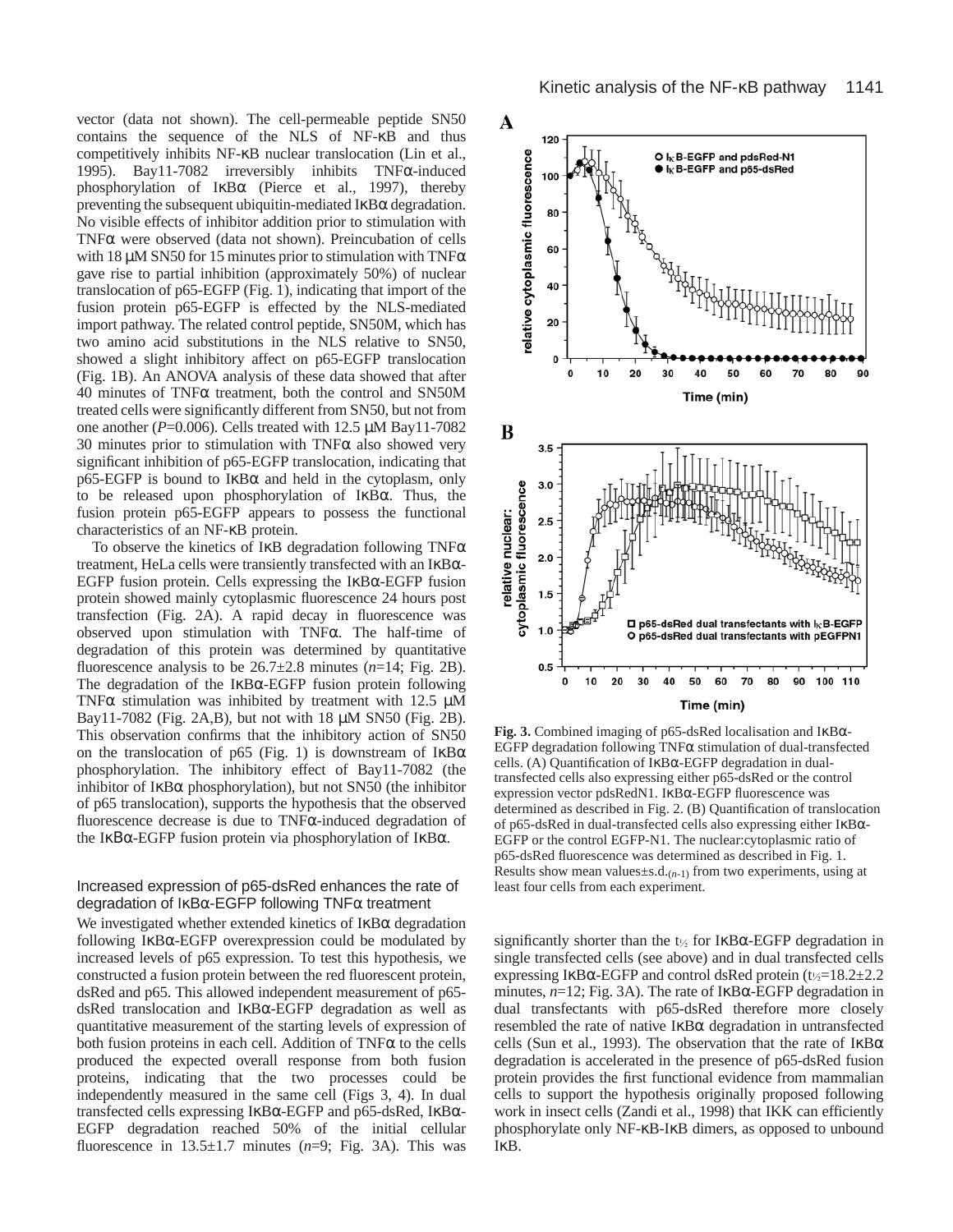

**Fig. 4.** Confocal microscopy of p65-dsRed and IκBα-EGFP in living cells. Time series images of IκBα-EGFP and p65-dsRed fluorescence at stated times (in minutes) after addition of 10 ng/ml TNFα. Green and red fluorescence were recorded as separate images and then merged for visualisation. Green IκBα-EGFP and red p65 dsRed co-localisation are represented as yellow in the presence of higher IκBα-EGFP:p65-dsRed ratios, and orange in the presence of higher p65-dsRed:IκBα-EGFP ratios.

# Increased levels of IκBα-EGFP delay nuclear translocation of p65-dsRed following  $\mathsf{TNF}\alpha$  treatment

We next investigated whether the level of IκBα fusion protein could modulate the rate of nuclear translocation of p65-dsRed. The rate of p65-dsRed translocation was indistinguishable from that seen with p65-EGFP translocation (data not shown). Cells expressing p65-dsRed with a control EGFP expression vector gave rise to significantly more rapid p65-dsRed translocation than that observed in cells transfected with p65 dsRed together with IκBα-EGFP (Fig. 3B). The half-time for translocation of p65-dsRed in cells co-transfected with IκBα-EGFP was  $24\pm2.9$  minutes, as opposed to a much shorter half time of 11.6±1.1 minutes for dual transfectants expressing p65dsRed with pEGFP-N1. This suggests that the ratio of p65 and IκBα in cells determines the kinetics of p65-EGFP nuclear accumulation.

To provide further evidence to support this conclusion, we studied the rate of p65 translocation in dual-transfected cells expressing markedly different levels of IκBα-EGFP. Cells expressing significantly higher levels of IκBα-EGFP showed



**Fig. 5.** Long term NF-κB response to TNFα. (A) Long term widefield fluorescence microscopy of p65-localisation in response to TNFα. Cells were treated at *t*=0 hours with 10 ng/ml TNFα or carrier (control). Mean nuclear fluorescence intensities were determined for each cell at each time point. Results show mean values obtained from two experiments. (B) Transcriptional regulation of NF-κB-sensitive promoter. Luciferase expression monitored in living cells transfected with pNF-κB-luc. Cells were transfected in 24-well microtitre plates. 1 mM luciferin was added to cells 12 hours prior to addition of TNF $\alpha$  (10 ng/ml final concentration) or carrier added at  $t=0$  hours  $[n=4]$ , results show means $\pm$ s.d. $(n-1)$ ].

slower IκBα-EGFP degradation and delayed p65-dsRed translocation compared with cells expressing much lower levels of IκBα-EGFP. This is illustrated in Fig. 4, which shows two pairs of cells (marked *a* and *b*) with approximately threefold variation in their levels of IκBα-EGFP, but similar expression levels of p65-dsRed (as determined by fluorescence quantification). Cell pair *a* had lower levels of IκBα-EGFP relative to cell pair *b* and showed faster translocation of p65 following TNFα stimulation compared with cells *b*, which had higher levels of IκBα. A different panel of cells are shown in the movie file (see [http://jcs.biologists.org/supplemental\),](http://jcs.biologists.org/supplemental) which shows a group of cells with widely varying initial p65-dsRed:IκBα-EGFP ratios. The rate of p65-dsRed nuclear accumulation is again seen to be inversely proportional to the level of IκBα-EGFP in each cell. These data suggest that the ratio of  $I$ <sub>K</sub>B $\alpha$  and p65 plays a role in determining the kinetics of the NF-κB transcriptional response to TNFα.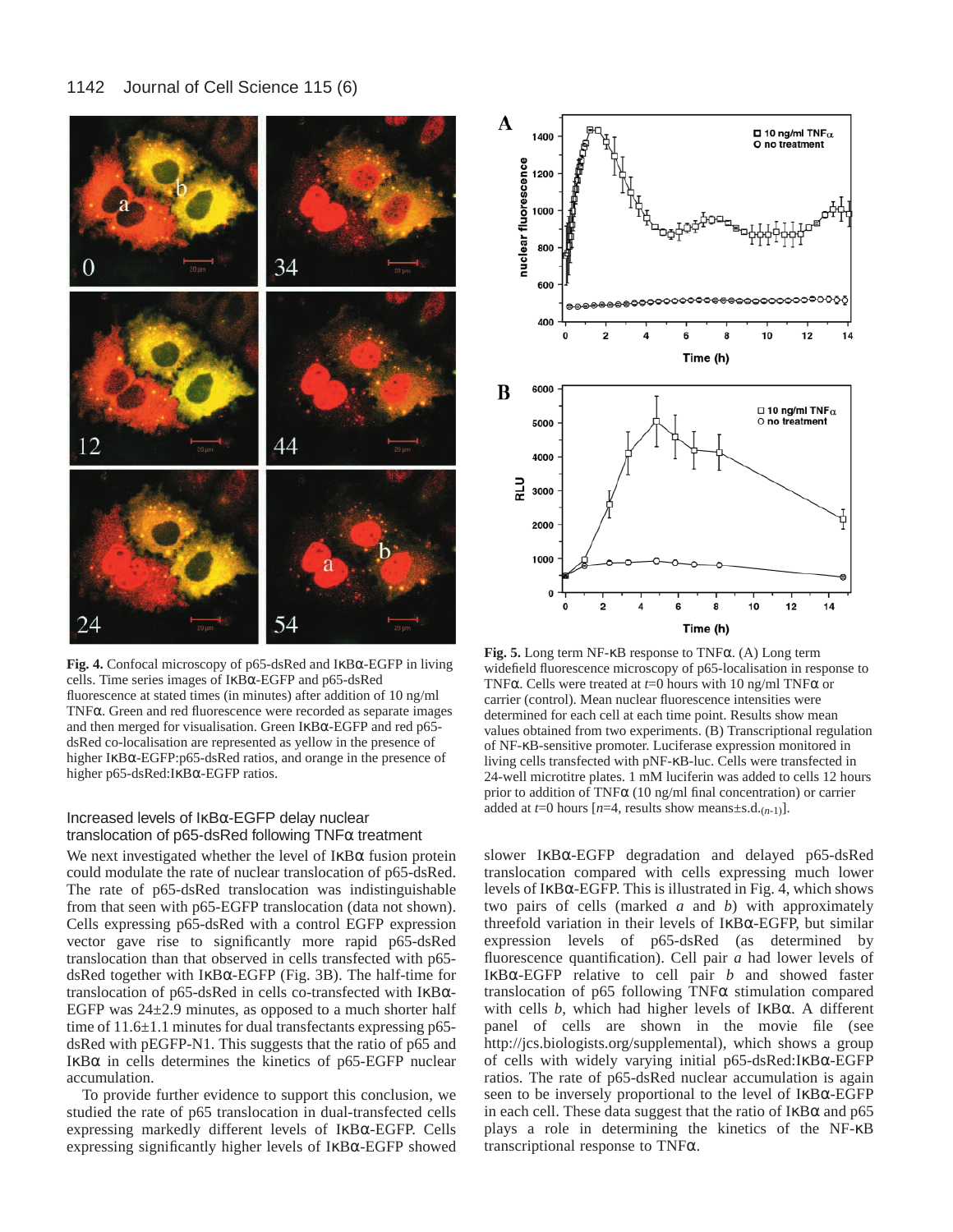# Monitoring of long-term p65 dynamics coupled with transcriptional activation

To investigate the longer term kinetics of activation of the NFκB signalling pathway by TNFα, we studied the kinetics of p65 localisation over periods of several hours following TNFα treatment (Fig. 5A). Following initial nuclear translocation of



Cellular luminescence after confocal microscopy following  $TNF\alpha$  (time shown in h after  $TNF\alpha$ )

 $\mathcal{C}$ 



# Kinetic analysis of the NF-κB pathway 1143

p65-dsRed, the vast majority of the transcription factor was observed to move back into the cytoplasm within 5 hours. To determine whether this was caused by genuine protein export or simply degradation of the nuclear protein followed by de novo synthesis of new cytoplasmic p65, we compared the kinetics of export using p65-dsRed and p65-EGFP (data not shown). A

major difference between the properties of these two fluorescent proteins lies in the time over which the fluorescent protein acquires its fluorescence. DsRed takes several hours longer than EGFP for its chromophore formation (Baird et al., 2000). The fact that the kinetics of apparent nuclear export of the p65-fusion protein were indistinguishable when using either fluorescent protein (data not shown) strongly suggests that this corresponds to the export of pre-synthesised nuclear protein rather than new fluorescent protein synthesis. These data suggest that the p65 protein is present in the nucleus for only a relatively short period of time and that the change in timing of p65 translocation due to IκBα levels (up to 12 minutes)<br>results in a delay in

Cell a

Cell b

Cell c

 $\overline{0}$ 

a delay in transcription upregulation that is of a significant duration in comparison to the length of time that p65 resides in the nucleus.<br>To

investigate the<br>between this relationship between this transient p65 occupation of the nucleus and the timing of transcription, we investigated the timing of transcription in living cells. Luminescence

Fig. 6. Quantitative analysis of p65 translocation, IκBα degradation and NF-κBdependent transcription in single living cells. (A) Dual confocal microscopy images of p65-dsRed and IκBα-EGFP before and 40 minutes after TNFα stimulation. (B) Quantitative analysis of the time course of p65-dsRed translocation, IκBα-EGFP degradation and cell luminescence (luciferase activity) in three cells, a-c (A,C). p65-dsRed translocation is shown as nucleo-cytoplasmic ratio and IκBα degradation is shown as EGFP fluorescence. Luminescence activity is shown as luminescence counts from successive luminescence images with background counts removed. (C) Luminescence 1500 images of cells following TNFα stimulation. Luminescence directed by NF-κB-promoterdirected luciferase activity. Cells marked a-c correspond to those marked in A and used for quantification in B.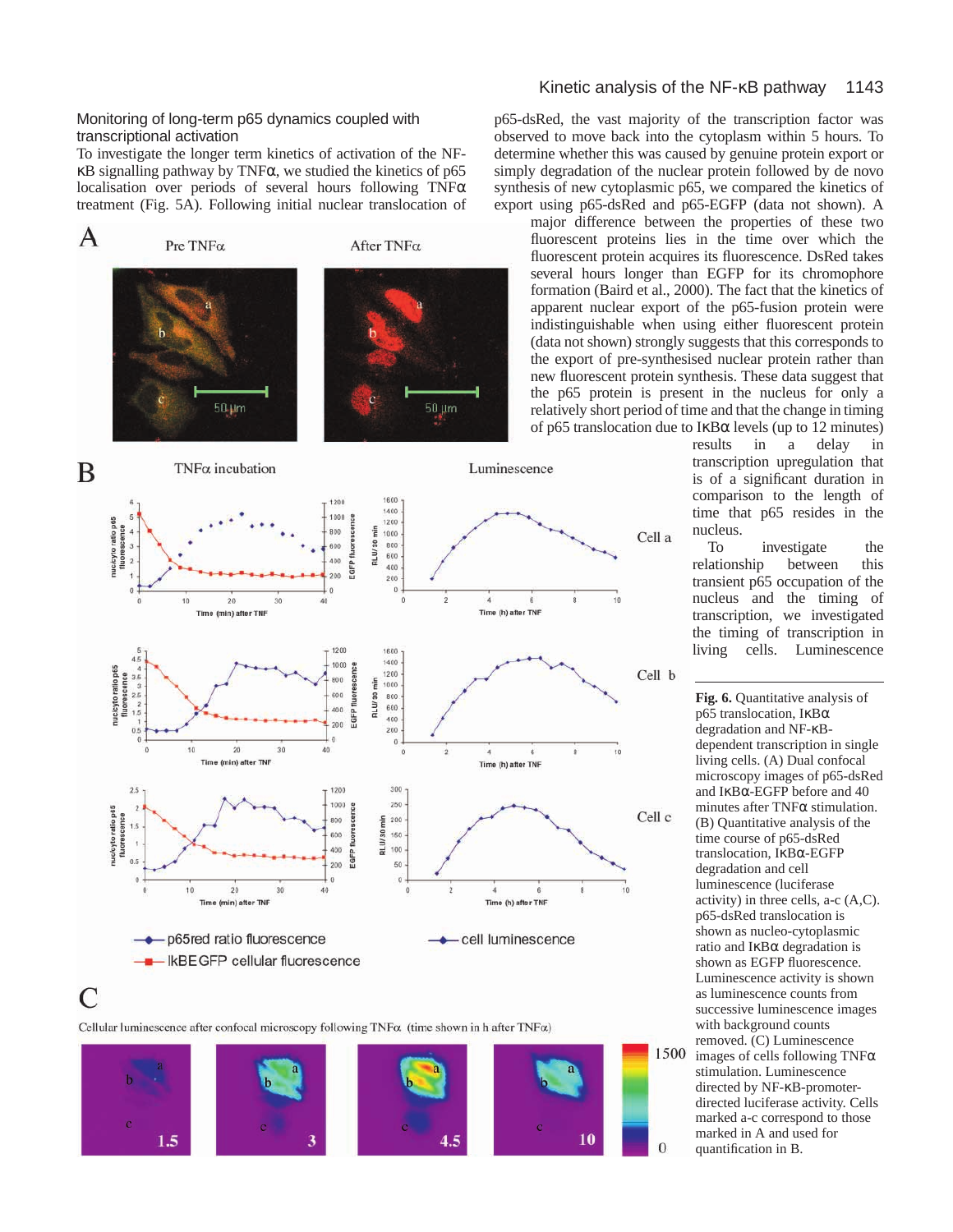assays of cells plated in a 24-well plate and treated with luciferin indicated that the timing of transcription was transient with a peak at around 4-5 hours after  $TNF\alpha$  addition (Fig. 5B). Allowing for the typical 4 hour delay in synthesis of the luciferase fusion protein (data not shown), these observations suggested that the timing of transcription correlated closely with the occupancy of the nucleus by NF-κB.

# Measurement of p65 translocation, IκBα degradation and NF-κB-directed transcription using combined confocal microscopy and luminescence imaging

To investigate the relationship between signalling and transcription in single cells we used a low light level camera attached to a confocal microscope. HeLa cells were transfected with p65-dsRed, IκBα-EGFP and an NF-κB-Luc expression vector. The cells were initially monitored for fluorescence after treatment with  $TNF\alpha$  and then the resulting luminescence over the following 10 hours was measured in the same cells by luminescence imaging. Analysis of single cells indicated that similar dynamics of translocation of p65 and degradation of IκBα (Fig. 6A,B) were seen compared with those described above. In agreement with the results obtained from cell population analysis (Fig. 5B), the individual cells gave rise to a consistent transient luminescence response indicating rapid activation and repression of NF-κB-directed transcription (Fig. 6B,C). The analysis of the timing of induction in cells with widely varying levels of luminescence intensity (Fig. 6, cells ac) suggested that this timing was maintained irrespective of the level of transfection with the luciferase reporter plasmid.

# Rates of nuclear accumulation of p65 and  $\text{lkB}\alpha$  following inhibition of nuclear export

To investigate the relationship between transcription and nuclear export of p65 we used the CRM1-dependent inhibitor of nuclear export, LMB. Treatment of cells with this inhibitor led to nuclear accumulation of both p65-dsRed and IκBα-EGFP (Rodriquez et al., 1999; Carlotti et al., 2000), supporting the hypothesis that these proteins are involved in nucleo-cytoplasmic shuttling even in unstimulated cells (Johnson et al., 1999; Huang et al., 2000). Analysis of the rate of nuclear accumulation of these proteins showed significantly more rapid accumulation of  $I$ κ $B\alpha$  than p65dsRed (Fig. 7A) in agreement with previous results (Carlotti et al., 2000). To show that LMB treatment led to stable localisation of p65 and IκBα in the nucleus, cells were transfected with p65 dsRed and IκBα-EGFP and treated with LMB. Both p65-dsRed and IκBα-EGFP were maintained in the nucleus for more than 8 hours (Fig. 7B, top). When cells were treated with 10 ng/ml TNF $\alpha$  1 hour after LMB treatment, there was a more rapid translocation of the p65-dsRed into the nucleus followed by its maintenance in the nucleus for 8 hours (Fig. 7B, bottom).

# Analysis of protein dynamics and transcription in leptomycin B-treated cells

After long periods of LMB treatment (6 hours or more) when both IκBα-EGFP and p65-dsRed were localised to the nucleus, TNFα treatment did not give rise to nuclear degradation of IκBα-EGFP or NF-κB-dependent transcription (data not shown). This suggested that some p65 must remain in the

cytoplasm in order for a response to TNFα to occur. (NF-kBindependent transcription from an exogenous promoter was not inhibited, suggesting that this observation was not caused by non-specific transcriptional inhibition following long-term LMB treatment.) One hour after LMB treatment, there was significant nuclear IκBα-EGFP accumulation, but a large proportion of the p65-dsRed remained present in the cytoplasm (Figs 7, 8). When these cells were stimulated with TNFα, there was nuclear translocation of the remaining cytoplasmic pool of p65-dsRed, indicative of a normal response. Owing to the continued presence of the LMB, the p65-dsRed then remained in the nucleus, since nuclear export was inhibited (Figs 7, 8). (Note that the scale in Fig. 8B is nuclear/cytoplasmic fluorescence, rather than simply nuclear fluorescence as in Fig. 7A, making relative movement of p65 appear less significant in the first hour after LMB treatment.) There was degradation of IκBα-EGFP in both the cytoplasm and nucleus, although 40 minutes after TNFα treatment, some nuclear IκBα-EGFP fluorescence remained, whereas cytoplasmic IκBα-EGFP fluorescence was undetectable (Fig. 7B; Fig. 8A,B). These cells also displayed a normal transient stimulation of NF-κB-dependent promoterdirected transcription in response to TNFα (Fig. 8B). Cells transfected with a control promoter and treated with LMB under similar conditions indicated that the transient time course of luciferase expression was not due to non-specific effects of LMB treatment (data not shown).

# **Discussion**

We report for the first time the real time non-invasive kinetic analysis of three steps in the NF-κB signalling pathway; IκBα degradation, p65 translocation and NF-κB-dependent transcription. We have used these tools to investigate the link between the kinetics of the NF-κB pathway, the levels of NFκB and IκB proteins in cell compartments, and the resulting timing of transcription.

We showed that both the p65-EGFP and p65-dsRed fluorescent fusion proteins gave rise to the nuclear translocation in response to TNFα treatment, which is characteristic of the functional endogenous protein. Ding et al. previously reported an endogenous p65 nuclear translocation half time of 7-8 minutes in HeLa cells following  $TNF\alpha$  stimulation (Ding et al., 1998). In comparison, we obtained a longer half time of 19±2.9 minutes for nuclear translocation of p65-EGFP in singly transfected cells (Fig. 1A) in agreement with other studies using a p65-EGFP fluorescent fusion protein and stimulation with IL-1β (Carlotti et al., 1999; Carlotti et al., 2000). One explanation is that high expression of the p65 fusion protein results in these differences. When we studied the translocation of p65-dsRed (or p65-EGFP) in cells co-transfected with a control fluorescent protein expression vector (Fig. 3B), the half-time of translocation was faster (11.6±1.3 minutes). In the dual transfected, compared with the single transfected cells, expression of the p65-fluorescent protein was markedly reduced (typically 70% of the single transfectant levels), perhaps due to promoter or plasmid competition. The difference between our observed translocation times and those of Ding et al. may therefore represent the effect of the level of p65 expression on the dynamics of its translocation.

The IKB $\alpha$ -EGFP fusion protein is subject to TNF $\alpha$ -induced reduction of fluorescence, which can be related to the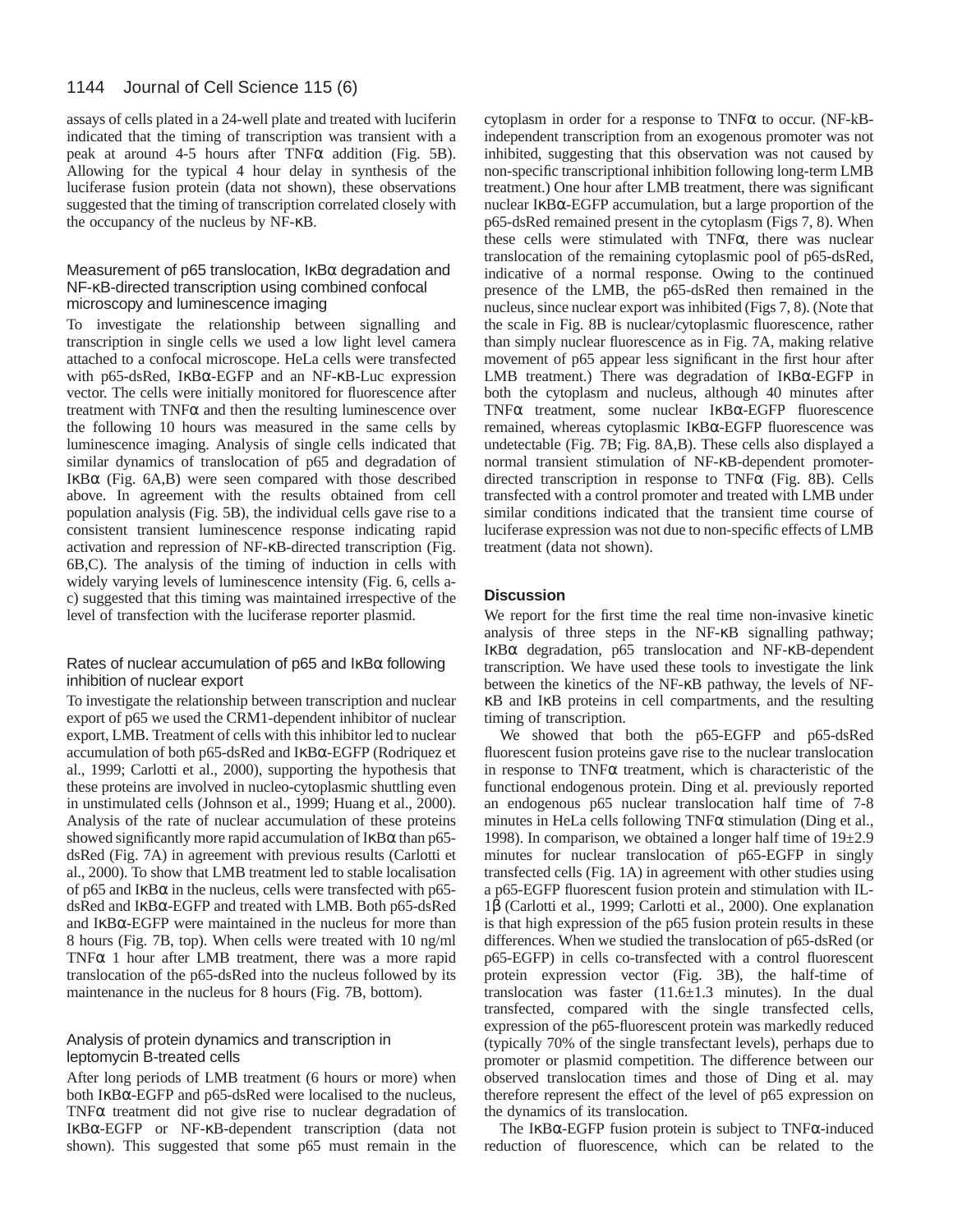

degradation of the endogenous IκBα protein. Expression of the IκBα-EGFP fusion protein for extended periods in HeLa cells was found to induce apoptosis (data not shown). This IκBαspecific effect supports the hypothesis that the  $I \kappa B\alpha$  moiety is functional as a part of the fusion protein. The relationship between the relative levels of the p65- and IκBα-fluorescent proteins and the related changes in the kinetics of the response of both proteins to  $TNF\alpha$  treatment suggest that these proteins have retained the ability to interact with each other (see below). The observation of expected inhibitory effects using the NF-κB inhibitors SN50 and Bay11-7082 further supported the hypothesis that the fluorescent fusion proteins retained endogenous protein function.

The half-time of fluorescence degradation in cells transfected with IKB $\alpha$ -EGFP alone (26.7 $\pm$ 2.8 minutes; Fig. 2B) and cells co-transfected with a control dsRed expression vector (18.2±2.2 minutes; Fig. 3A) was significantly slower than that described in previous studies (Li et al., 1999; Henkel et al., 1993; Sun et al., 1993). Western blot analysis of cells transfected with IκBα-EGFP showed that this delay was not due to cleavage of EGFP from the fusion protein, as no bands smaller than the fusion protein were observed when probing with an anti-EGFP antibody, and endogenous IκBα degradation occurred at the same rate as IκBα-EGFP degradation in transfected cells (data not shown). A previous study observed a 5 minute half life of

# Kinetic analysis of the NF-κB pathway 1145

**Fig. 7.** Quantification of differential accumulation of p65-dsRed and IκBα-EGFP in the nucleus following treatment of dual-transfected cells with leptomycin B. (A) Cells transfected with p65-dsRed and IκBα-EGFP were treated for 2 hours with 10 ng/ml LMB and monitored by confocal microscopy. (B) Confocal microscopy of long term LMB-treated cells. The top panel was treated for 8 hours with 10 ng/ml LMB. The bottom panel was incubated with 10 ng/ml LMB followed 1 hour later by stimulation with 10 ng/ml TNFα. The cells were then analysed for a further 8 hours following TNFα stimulation.

> an IκBα-EGFP fusion protein after treatment with 100 ng/ml TNF $\alpha$  (Li et al., 1999). Expression of IκΒα-EGFP in that study was under inducible control, which may have prevented accumulation of high levels of IκBα-EGFP in the cell. Single transfectants with IκBα-EGFP in our study showed approximately 40% higher expression of fluorescent IκBα-EGFP than cells cotransfected with a control dsRed expression vector. The lower expressing dual-transfected cells showed faster degradation of IκBα-EGFP than the higher-expressing single transfectants. Higher levels of  $I \kappa B\alpha$  expression may therefore saturate the IκB phosphorylation, ubiquitination or degradation pathways.

> We observed that co-expression of p65 dsRed together with exogenous IκBα-EGFP gave rise to significantly faster degradation of IκBα-EGFP fluorescence (half life 13.5±1.7 minutes; Fig. 3A) compared with single (26.7±2.8 minutes; Fig. 2B) or control dual transfections  $(18.2 \pm 2.2 \text{ minutes}, P=0.024; \text{Fig.})$ 3A). Therefore, these data suggest that higher levels of p65 expression specifically and significantly increase the rate of  $I\kappa B\alpha$

degradation. This suggests that NF-κB-IκB complexes may be the natural substrates for an IKK rather then IκB proteins alone, confirming, in living mammalian cells, previous results obtained from phosphorylation studies in insect cells (Zandi et al., 1998).

We also show that higher levels of  $I \kappa B\alpha$ -EGFP significantly delay the timing of p65-dsRed nuclear translocation (Fig. 3B; Fig. 4). For p65-dsRed+I $\kappa$ B $\alpha$ -EGFP dual transfections the half time of translocation was 24.5±2.9 minutes compared with 11.6±1.3 minutes in p65-dsRed + control EGFP dual transfections  $(P=0.012)$ . These data therefore suggest that high levels of IκBα specifically delay nuclear import of p65.

The effect of the ratio of two proteins on the timing of nuclear signalling is a potentially important mechanism by which cells may respond differentially to the same signal. This may have important functional consequences in cells treated with TNFα, since  $TNF\alpha$  is known to elicit a death response leading to apoptosis through the TNFR. However, the NF-κB response to TNF $\alpha$  is known to protect cells from apoptosis (Foo and Nolan, 1999). It is therefore possible that a delayed NF-κB response in cells with a high IκB:NF-κB ratio might be more likely to lead to apoptosis. This possibility remains to be investigated. We also show that the timing of p65 nuclear occupancy is approximately 2.5 hours as measured by half maximum to minimum translocation levels, or 10 minutes (or less) as measured by peak nuclear p65-dsRed fluorescence (Fig. 5A). The observed delay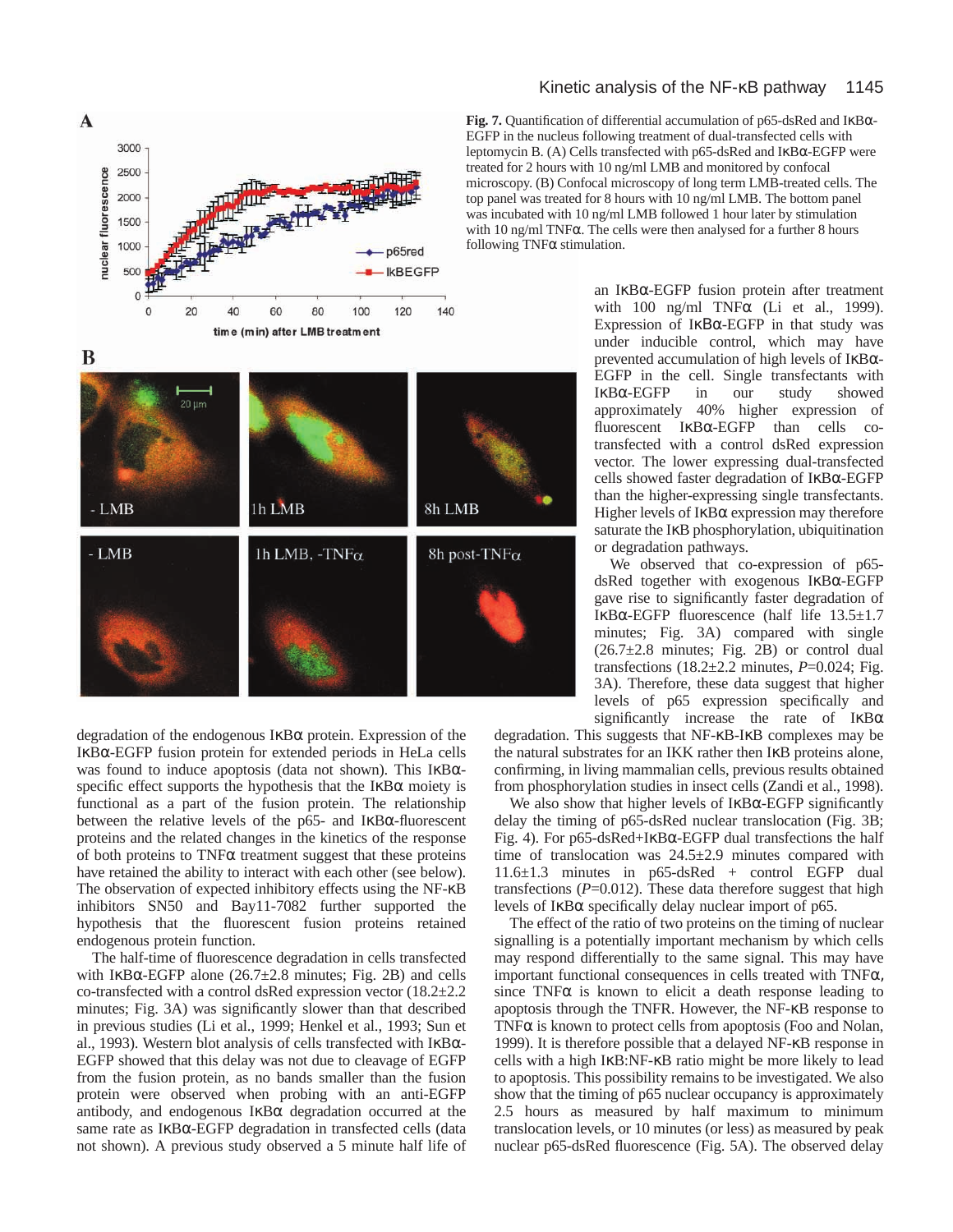

**Fig. 8.** Quantitative analysis of p65 translocation, IκBα degradation and NF-κB-dependent transcription in single living cells.(A) Dual confocal microscopy images of p65-dsRed and IκBα-EGFP at different time intervals following 1 hour LMB treatment followed by TNFα stimulation. Images are shown before and after the 1 hour LMB treatment and 40 minutes after TNFα stimulation. (B) Quantitative analysis of the time course of p65-dsRed translocation, IκBα-EGFP degradation and cell luminescence (luciferase activity) in three cells a-c (A,C) as described in Fig. 6. (C) Luminescence images of cells following TNFα stimulation. Luminescence directed by NF-κB-promoter-directed luciferase activity. Cells marked a-c correspond to those marked in A and used for quantification in B.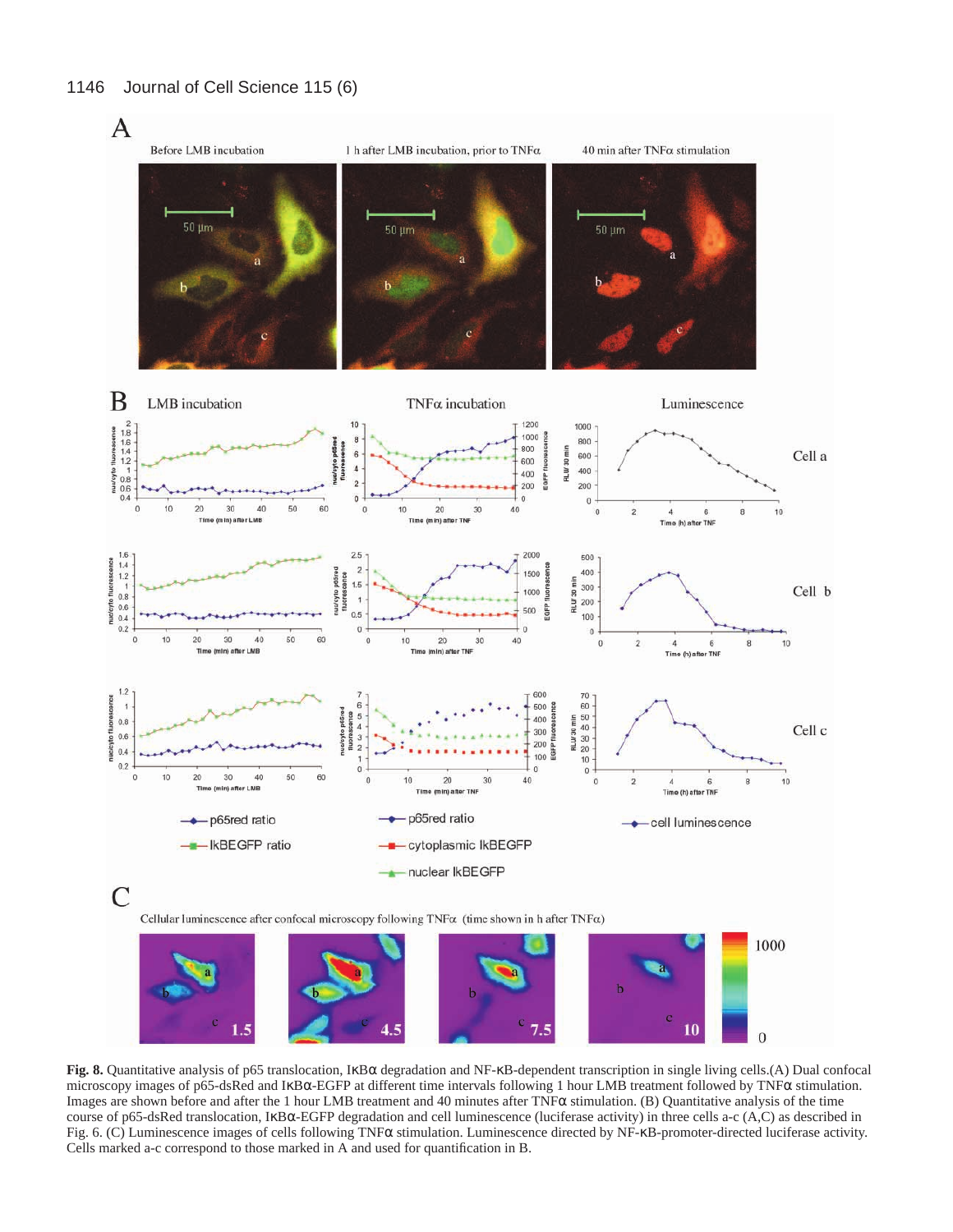in p65 import in cells expressing high IκB:p65 ratios might therefore contribute to the overall timing of the NF-κB signal and its functional significance.

To investigate the relationship between p65 translocation, IκBα translocation/degradation and transcription in the same cells, we applied a novel technique involving two-colour fluorescence and luminescence imaging. The time-course of transcription from the NF-κB consensus promoter was found to be transient, as previously observed by cell population analysis (Arenzana-Seisdedos et al., 1995). The repression phase of the transient NF-κB transcription response has been suggested to involve the induction of endogenous synthesis of  $I \kappa B\alpha$ following NF-κB activation (Place et al., 2001). This may result in nuclear accumulation of the newly synthesised  $I\kappa B\alpha$ , which binds to NF-κB, inhibiting transcription and leading to CRM-1-dependent nuclear export of the inactive IκBα-NF-κB complex into the cytoplasm. To investigate the relationship between the timing of protein movement and transcription, we treated the cells with the inhibitor of CRM-1-dependent nuclear export, LMB. This led to import of p65-dsRed and IκBα-EGFP into the nucleus of the cells, caused by inhibition of the export component of normal nucleo-cytoplasmic shuttling. As reported previously (Carlotti et al., 2000), the rate of import of IκBα was significantly higher than that of the p65 fluorescent fusion protein, suggesting that these proteins enter the nucleus by separate pathways and as separate entities. Treatment with LMB did not activate basal NF-κB-dependent transcription. After a 6 hour treatment with LMB, the NF-κB-dependent transcription response to TNFα was blocked, but not general transcription from a control promoter (data not shown). However, cells that had been treated for only 1 hour with LMB before treatment with TNF $\alpha$  still showed cytoplasmic p65 and were able to elicit NF-κB-dependent transcription. Under these conditions, we observed IκBα-EGFP degradation both in the cytoplasm and to a lesser extent in the nucleus, as well as rapid and stable nuclear accumulation of the remaining cytoplasmic p65-dsRed. The demonstration of IκBα degradation in the nucleus may support the recent suggestion that this is an important component of NF-κB regulation (Renard et al., 2000), although we do not see significant  $I$ <sub>KB $\alpha$ </sub> degradation (or transcriptional activation) in response to  $TNF\alpha$  at later times following LMB treatment. Despite the accumulation of p65 in the nucleus (since nuclear export was inhibited with LMB), the transcription response to  $TNF\alpha$  stimulation was transient, with similar kinetics to those observed in cells that had not been treated with LMB. This confirms that the dynamics of transcription are not dependent simply on the nuclear localisation of p65.

Since a transient transcription response still occurs in the presence of a high concentration of remaining nuclear IκΒα after 1 hour of LMB treatment, it seems likely that a further parameter may affect the rate of  $I \kappa B\alpha$  degradation in the nucleus and the ability of nuclear IκΒα to regulate transcription. One possibility is that functional transcription requires a further cytoplasmic event to occur, such as phosphorylation of the p65 subunit of NF-κB. The functional importance of phosphorylation of serine residues on p65 has been demonstrated in a number of studies (Wang and Baldwin, 1998; Zhong et al., 1998; Anrather et al., 1999; Mercurio et al., 1997; Sakurai et al., 1999; Fognani et al., 2000; Martin and Fresno, 2000; Wang et al., 2000; Jang et al., 2001; for a review, see Schmitz et al., 2001). This might explain

the observation in the present experiments that transcriptional upregulation from the NF-κB promoter is only seen at times when there is still significant p65 remaining in the cytoplasm following LMB treatment. Recently, cells from knockout mice that lack the gene encoding glycogen synthase kinase-3β protein were shown to elicit translocation of p65-p50 heterodimers to the nucleus, but did not give an NF-κB transcriptional response (Hoeflich et al., 2000). Cytoplasmic modifications of NF-κB proteins may therefore modulate transcriptional activity in conjunction with NF-κB nuclear translocation.

The present results suggest that treatment with LMB does not prevent the post-induction repression of NF-κB-dependent transcription as suggested previously (Rodriquez et al., 1999). Rather, the kinetics of the transient reporter gene response that we observe is remarkably similar in 1 hour LMB pre-treated cells and non-LMB-treated cells. This suggests that newly synthesised  $I$ κ $B\alpha$  may enter the nucleus and rapidly repress transcription, despite the inhibition of nuclear export resulting in long-term nuclear localisation of p65. It might be expected that we should see significant inhibition of the initial phase of transcription induction by the accumulated excess of nuclear IκBα that is present at the time of TNFα induction. However, this does not seem to occur. The level of nuclear IκBα-EGFP remained significant (albeit lower due to some nuclear degradation) 40 minutes after TNFα stimulation. These results suggest that a further factor that might include p65 or  $I\kappa B\alpha$ interactions with other proteins [such as hnRNPA1 (Hay et al., 2001)], co-activators or co-repressors, such as silencing mediator of retinoic acid and thyroid hormone receptor [SMRT (Jang et al., 2001; Jong and Privalsky, 2000)], or phosphorylation of p65 (Jang et al., 2001) may further regulate the timing of these processes.

We thank M. Rowe, UWCM, Cardiff for access to the p65-EGFP plasmid; D. Reynolds for technical assistance; and A. G. McLennan and M. Boyd for advice with preparation of this manuscript. This work was supported by AstraZeneca and MRC using equipment supported by HEFCE, MRC, Carl Zeiss Ltd, Hamamatsu Photonics and Kinetic Imaging Ltd.

#### **References**

- **Anrather, J., Csizmadia, V., Soares, M. P. and Winkler, H.** (1999). Regulation of NF-κB RelA phosphorylation and transcriptional activity by p21 (ras) and protein kinase Cζ in primary endothelial cells. *J. Biol. Chem.* **274**, 13594- 13603.
- **Arenzana-Seisdedos, F., Thompson, J., Rodriquez, M. S., Bachelerie, F., Thomas, D. and Hay, R. T.** (1995). Inducible nuclear expression of newly synthesized IκΒα negatively regulates DNA-binding and transcriptional activities of NF-κB. *Mol. Cell. Biol.* **15**, 2689-2696.
- **Baeuerle, P. A. and Baltimore, D.** (1988). IκB a specific inhibitor of the NFκB transcription factor. *Science* **242**, 540-546.
- **Baeuerle, P. A. and Baltimore, D.** (1996). NF-κB: Ten years after. *Cell* **87**, 13- 20.
- Beg, A. and Baldwin, A. S. (1993). The I<sub>KB</sub> proteins multifunctional regulators of Rel/NF-κB transcription factors. *Genes Dev.* **7**, 2064-2070.
- Baird, G. S., Zacharias, D. A. and Tsien, R. Y. (2000). Biochemistry, mutagenesis, and oligomerization of DsRed, a red fluorescent protein from coral. *Proc. Natl. Acad. Sci. USA* **97**, 11984-11989.
- **Carlotti, F., Chapman, R., Dower, S. K. and Quarnstrom, E. E.** (1999). Activation of nuclear factor κB in single living mammalian cells. *J. Biol. Chem.* **274**, 37941–37949.
- **Carlotti, F., Dower, S. K. and Quarnstrom, E. E.** (2000). Dynamic shuttling of nuclear factor κB between the nucleus and cytoplasm as a consequence of inhibitor dissociation. *J. Biol. Chem.* **275**, 41028-41034.
- **Cohen, L., Henzel, W. J. and Baeuerle, P. A.** (1998). IKAP is a scaffold protein of the IκB kinase complex. *Nature* **395**, 292-296.